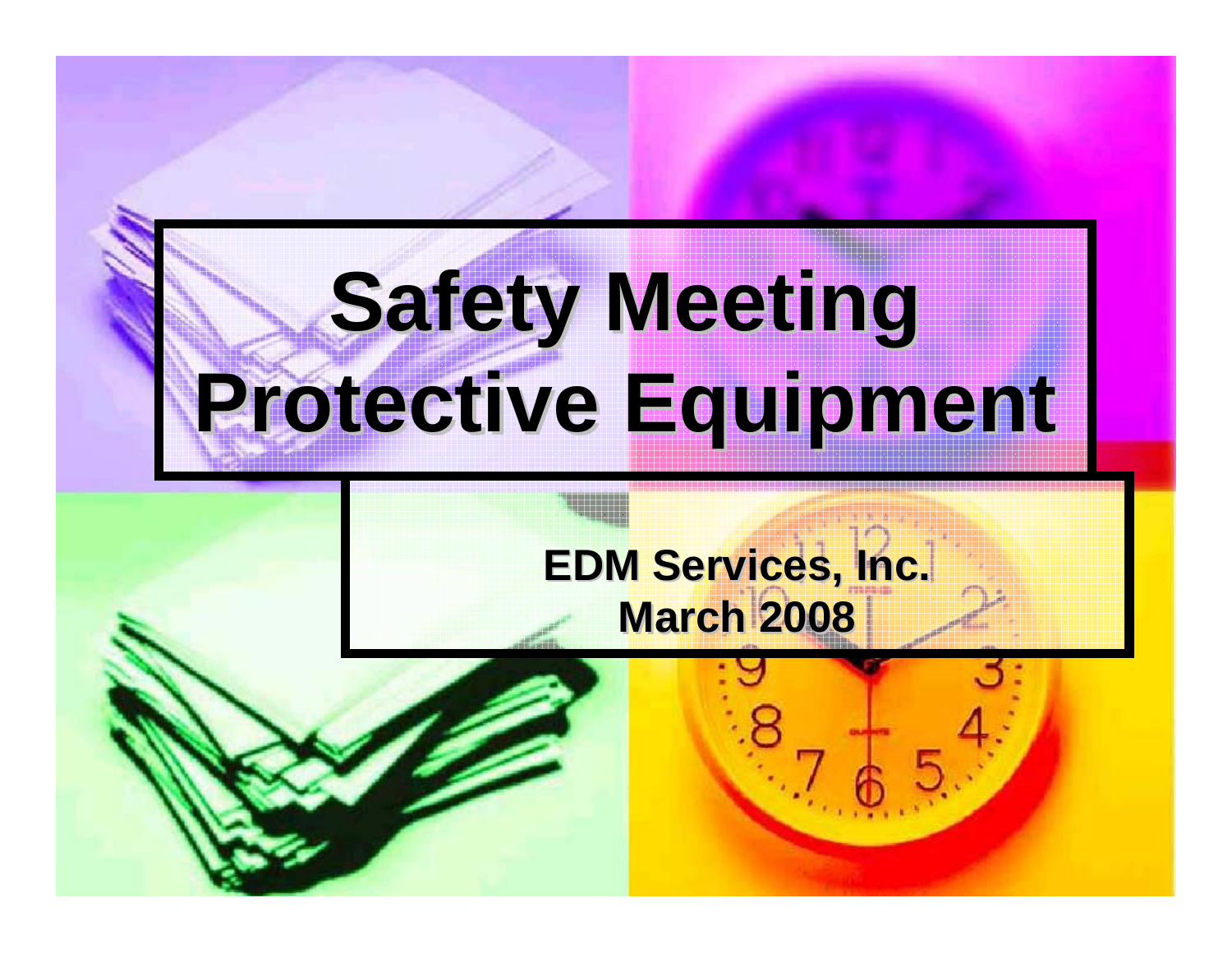

## **Types of Protective Equipment**

- п Hard Hats - should be worn by all workers when there is a danger of flying, falling, and moving objects.
- ш **Safety Boots** - with metal toe-caps protect feet of the worker who handles heavy loads or who works around moving equipment. Protects feet from falling or rolling objects, sharp objects, molten metal, hot surfaces, and wet slippery surfaces.
- п Goggles - protect eyes from chemical splashes, dust or flying particles, molten metal, acids or caustic liquids, chemical gases or vapors, potentially injurious light radiation or a combination of these.
- ш Gloves - protect hands from cuts, chemical exposure, burns, cuts, electrical shock, and absorption of chemicals are examples of hazards associated with arm and hand injuries.
- $\blacksquare$ **Masks** -protect against throat irritation and prevent ingestion of dangerous chemicals or vapors.
- п **Vests** - are brightly colored to prevent people or machinery from not seeing an individual on a job site.
- **Coveralls** are flame retardant and protect the skin from exposure to dangerous<br>chemicals. chemicals.
- п **Earplugs** - Exposure to high noise levels can cause hearing loss or impairment.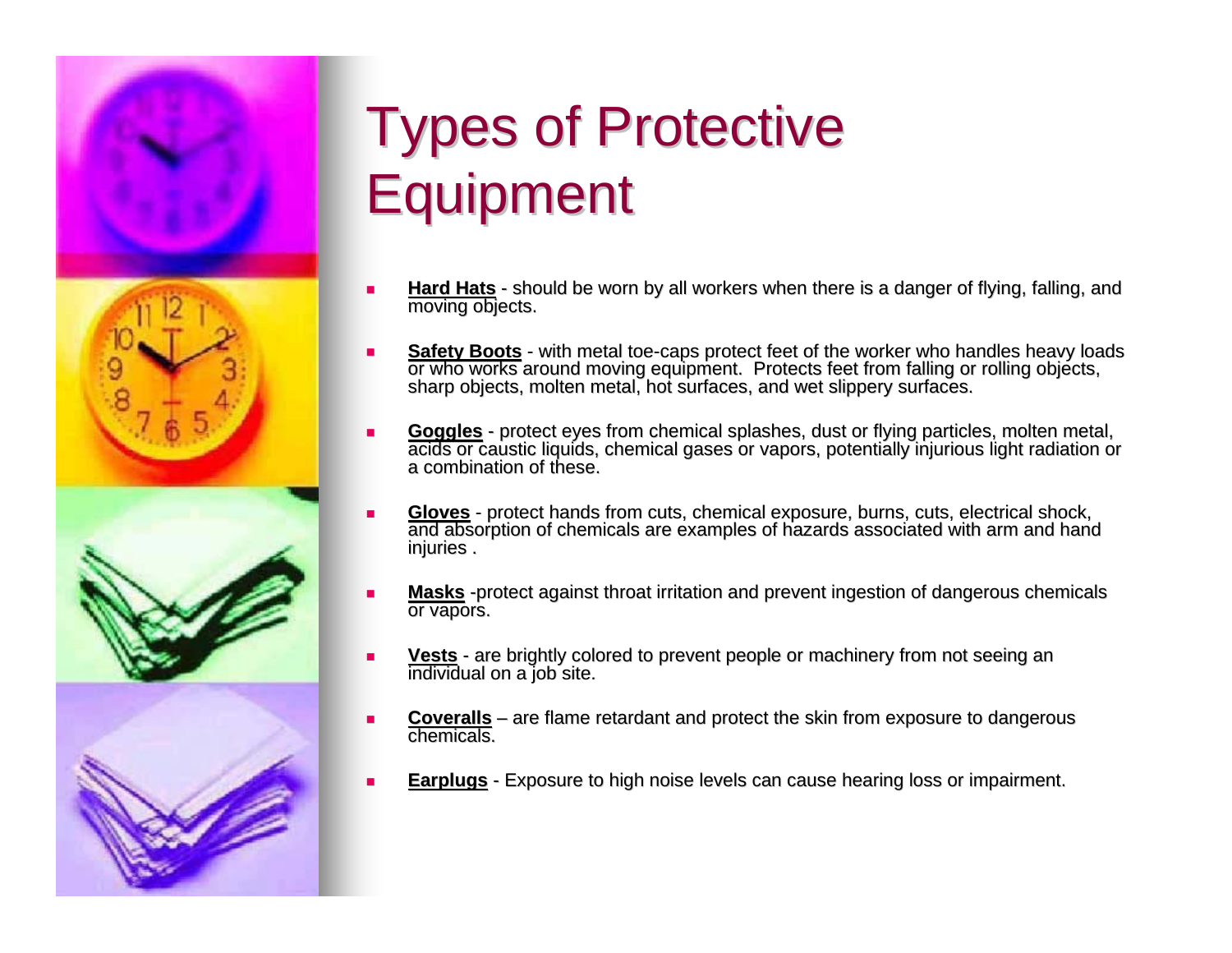

### **Pipeline Accidents**

#### **Pipeline Accidents occur for 2 reasons: Pipeline Accidents occur for 2 reasons:**

1. Pipeline failure or rupture

⊔

2. Lack of Safety Training for Employees

#### <u>■ Bellingham, Washington, 1999 –</u>

pipeline rupture released 250,000 gallons of gasoline into Whatcom Creek. The gas ignited, caused 3 deaths and substantial property & environmental damage.

Cause: Investigators found indications of previous external damage that may have weakened the pipeline near the rupture and the pipeline operators continued to operate the pipeline after the rupture. Solution: RSPA ordered the pipeline company to install an automatic valve just downstream of the rupture location so that the volume of gasoline would be limited in the event of a future pipeline rupture. the event of a future pipeline rupture.

■ Mounds View, Minnesota, 1986 – gasoline spewed from a pipeline and flowed down a city street before<br>igniting and seriously burning three people, 2 of which later died. Cause: the pipeline operator could not promptly stop the release of gasoline. Solution: recommend that the RSPA speed up requirements for rapid shutdown methods for pipelines in urban and environmentally sensitive areas.

#### <u>■ Fork Shoals, South Carolina, 1996 –</u>

nearly 1 million gallons of fuel oil were released into the Reedy River when a corroded section of pipeline ruptured. The controller mistakenly shut down a pump station, failed to recognize his mistake and continued to operate the pipeline and pump fuel oil through the ruptured section of pipe.

#### Organizations that Monitor Pipe Line Safety:

-RSPA (Research and Special Programs Administration) They are the Federal agency that regulates the movement of hazardous materials by all modes of transportation, including pipelines. -NTSB (National Transportation and Safety Board)